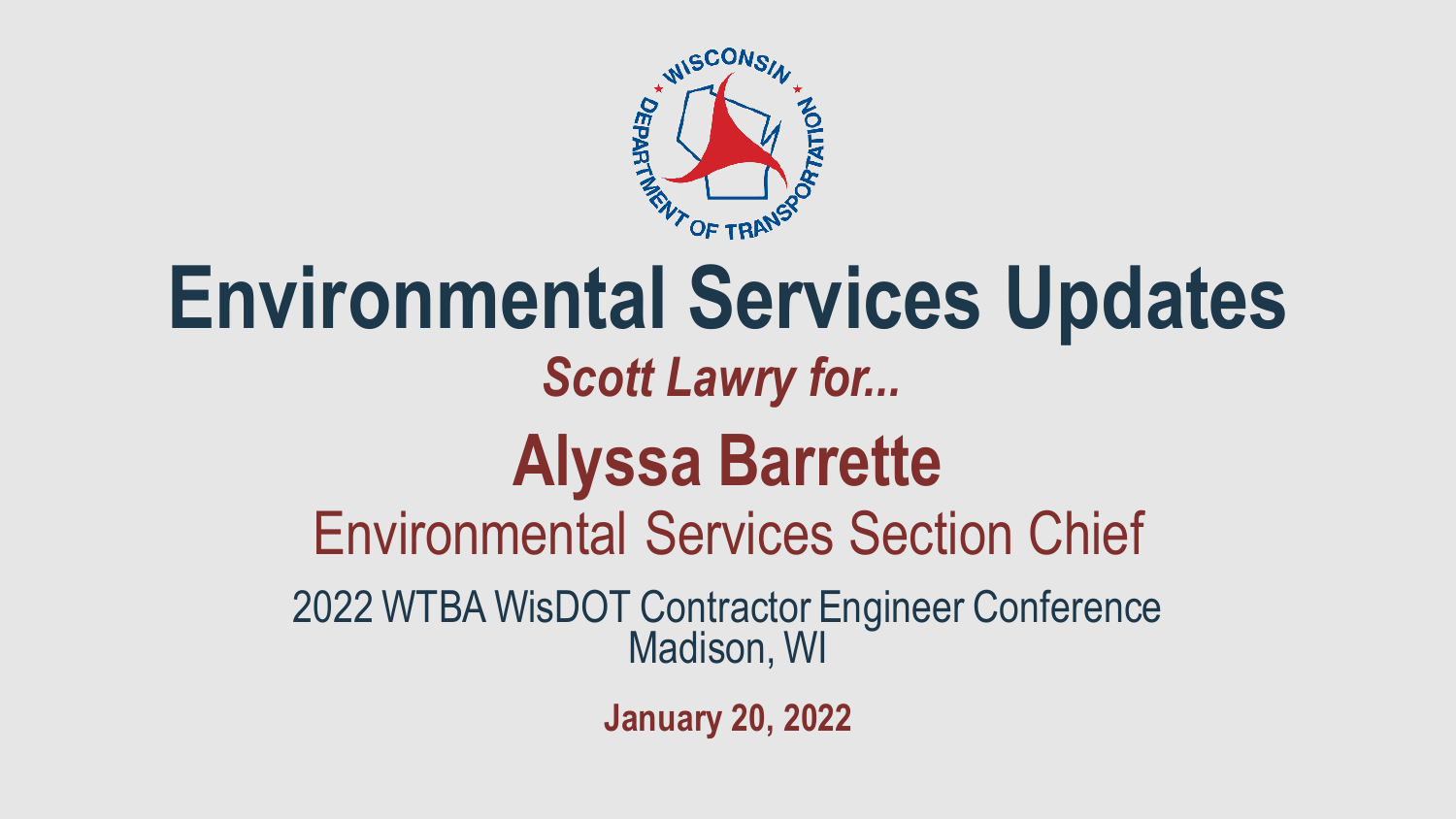## **Topics**

- DNR-DOT Cooperative Agreement updates
- Hazardous Materials Program Updates
- Ecology Program Updates
- Environmental Contacts

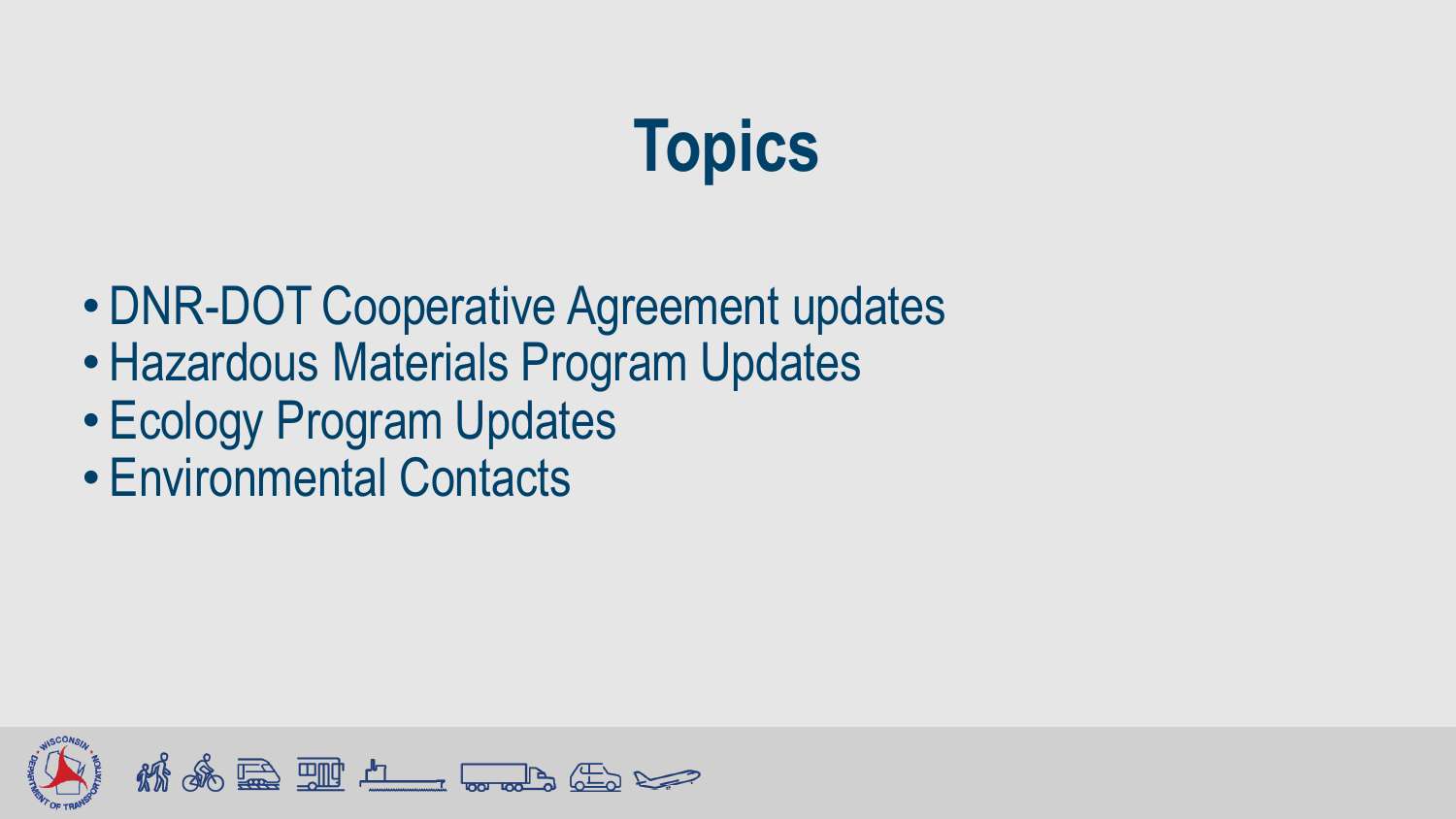#### **Aquatic Connectivity (Aquatic Organism Passage)**

- Definition: connectivity of aquatic systems, allowing for the movement of fish, insects and natural material (sediment, wood)
- Purpose: Describes coordination process
- Next steps: guidance development, training, implementation
- Industry impact: minimal direct impact, but may start seeing different designs during construction

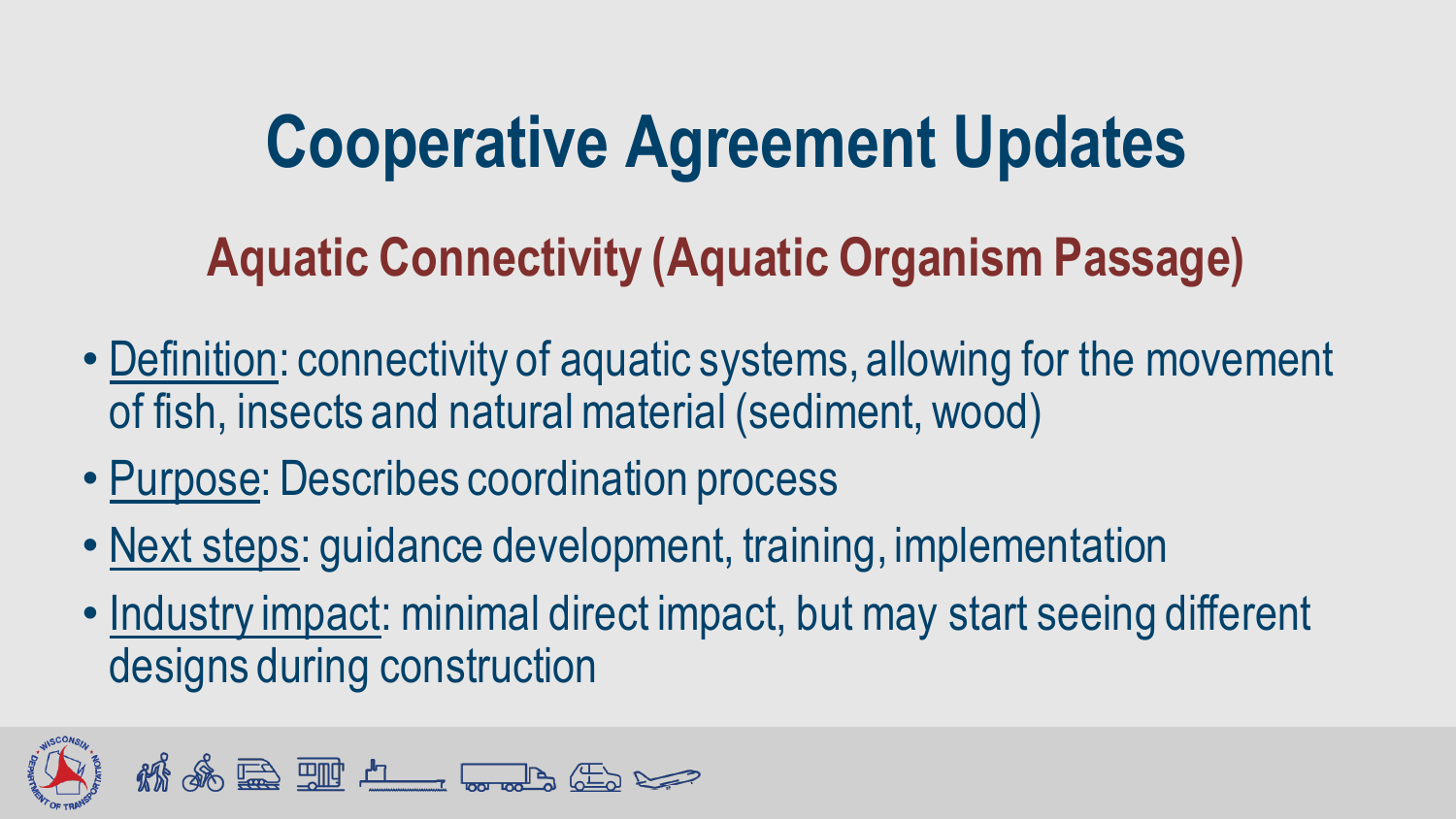#### **Delegated DNR Design Concurrence**

- Purpose: reduce workloads and streamline coordination process for no/low impact projects
- Next steps: update forms (including ECIP), implementation and tracking
- Industry impact: minimal direct impact. New checkbox on ECIP form.

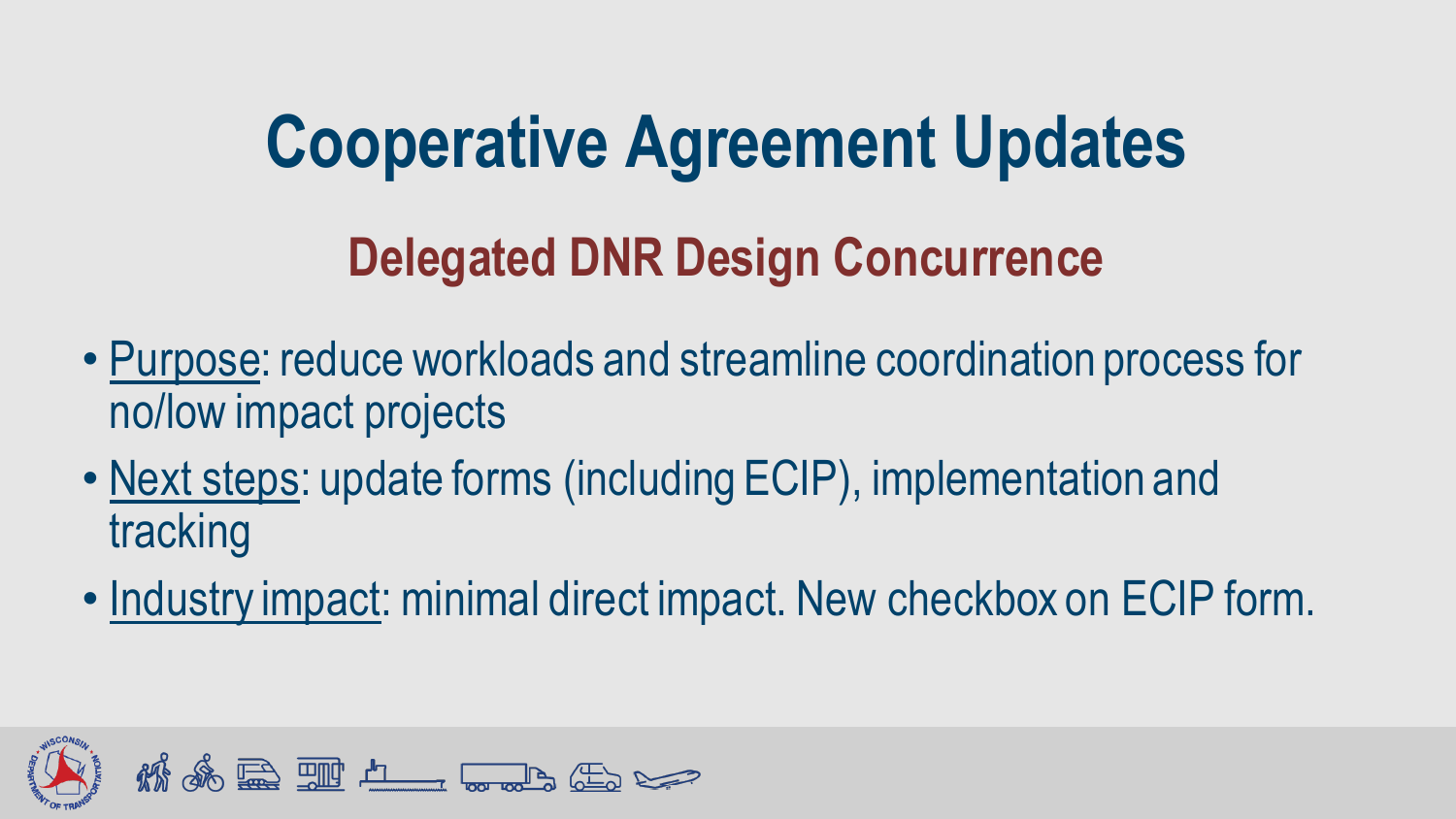### **Floodplains & Waterways**

#### • Purpose:

- Describe coordination process for addressing floodplain impacts resulting from transportation projects.
- Replace / update previous attachment from 1988
- Next steps: still be drafted, so more to come
- Industry impact: unknown at this time, but anticipate minimal impact to construction activities

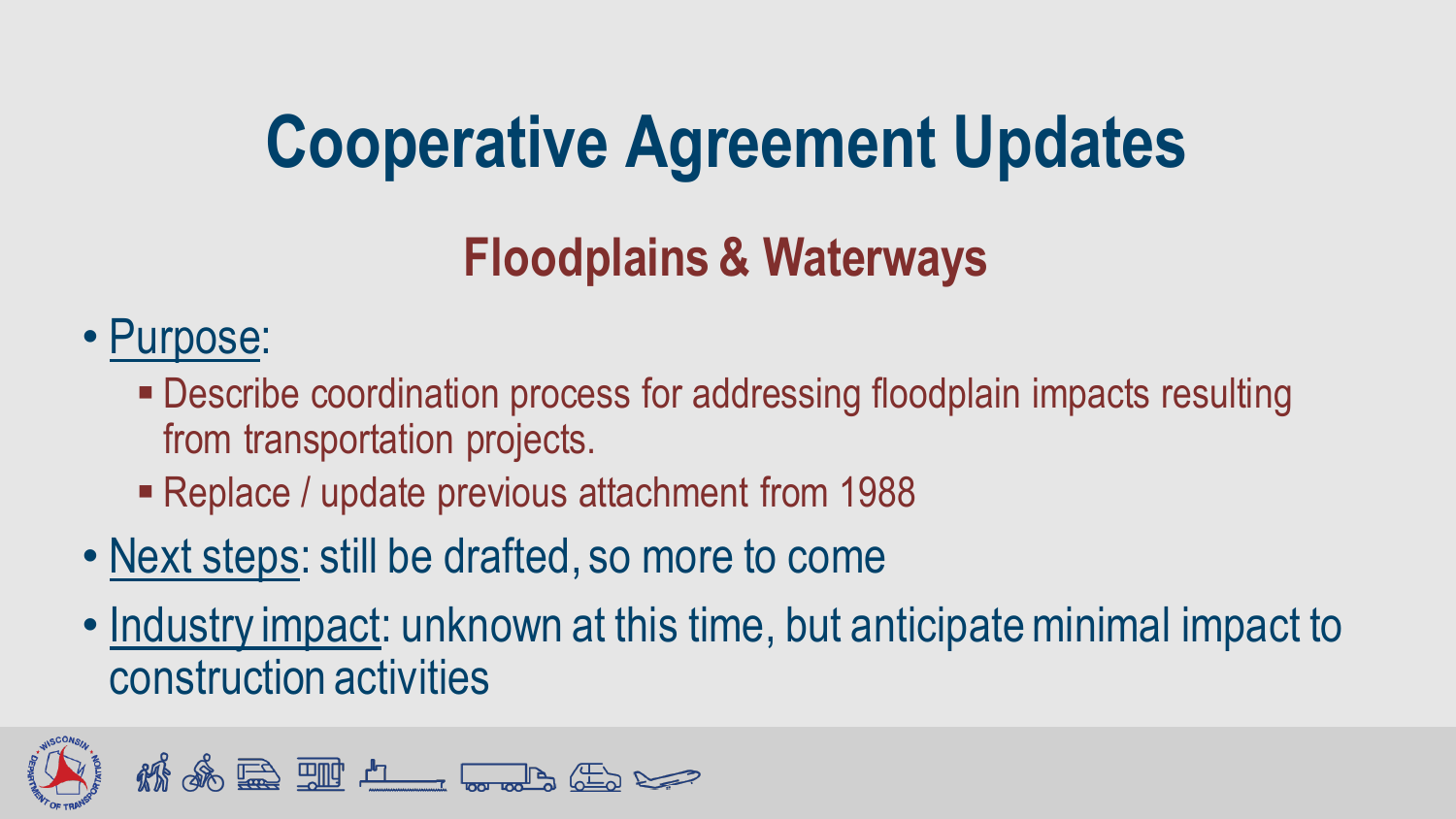#### **Selected Sites (Temporary Support Activities)**

- Goal: clarify expectations, requirements and coordination process
- Next steps: Still early in the development process. Much more to come.
- Industry impact: TBD. Will be opportunity for industry to weigh in
- Interim comments contact Alyssa, Hans or Jeremy

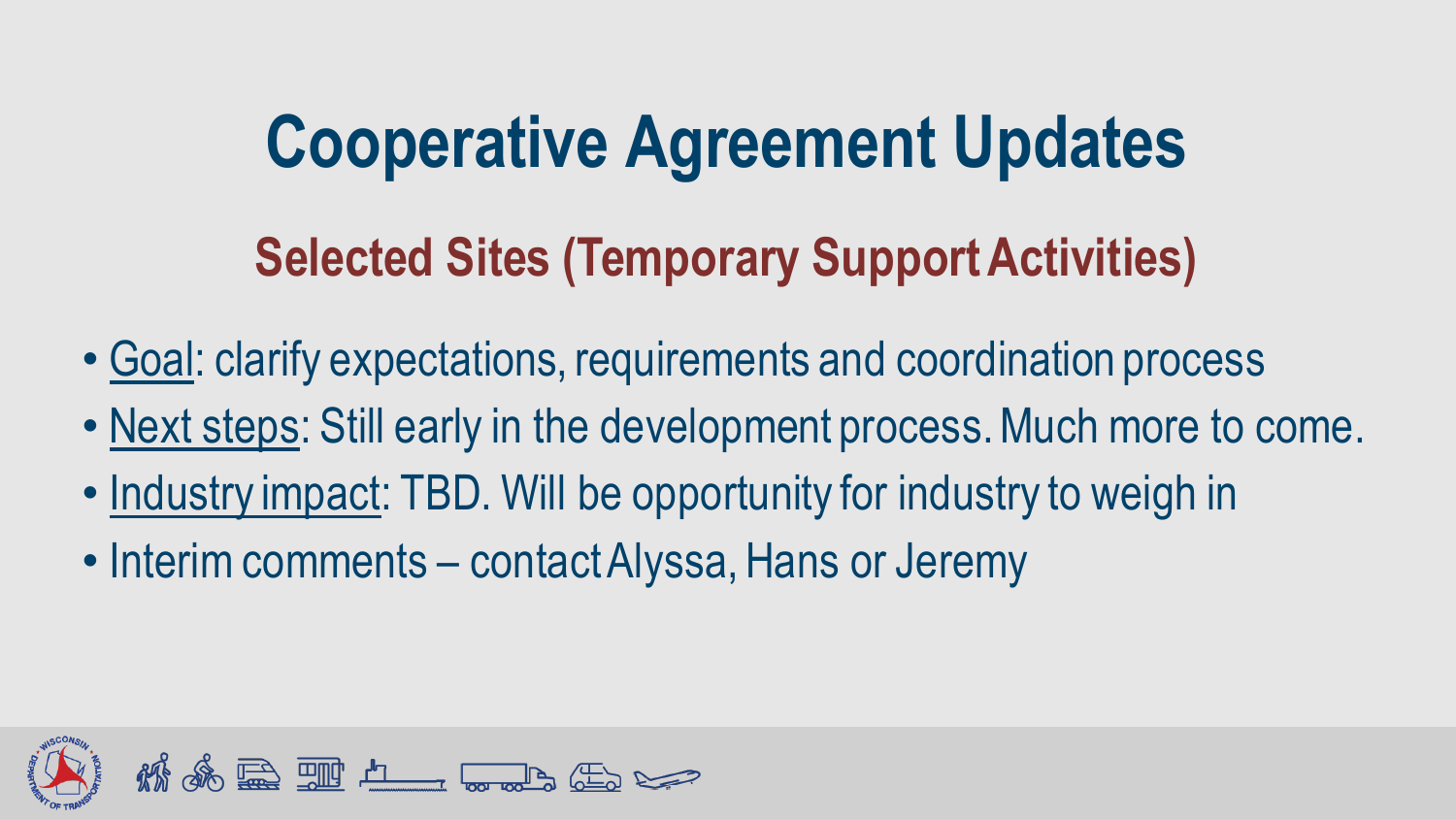#### • What's next?

- **Exercise 5 Focusing on the top priorities**
- Collaborating with WDNR on the next highest priorities to address



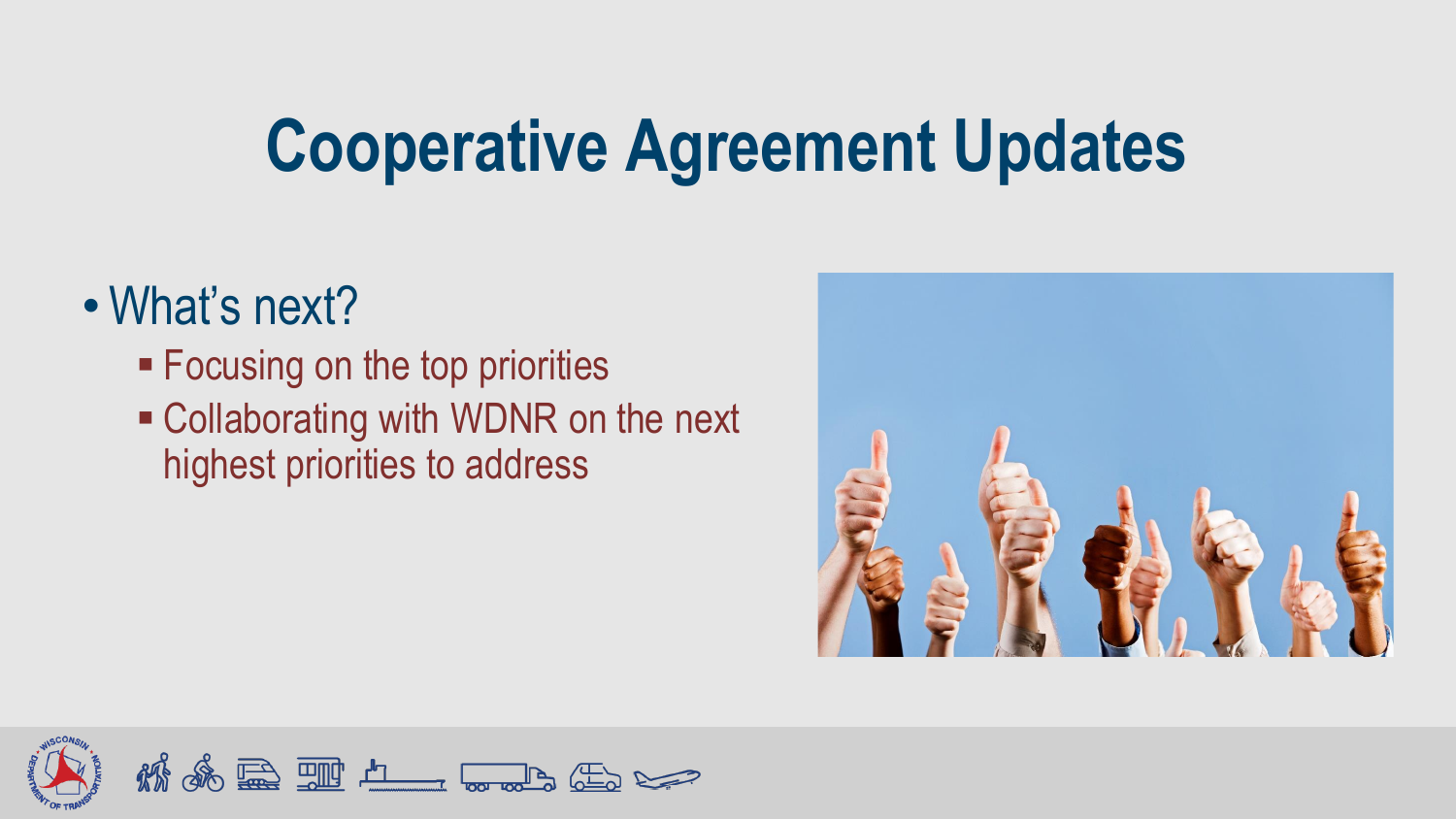### **Hazardous Materials Program Updates**

- Lamp and ballast disposal STSP
	- Mandatory contract
	- **Example 15 Form available on WisDOT's website**
- Creosote-treated timbers STSP
- PFAS-related activities



■ Monitoring, participating in WisPAC. Anticipate more to come.

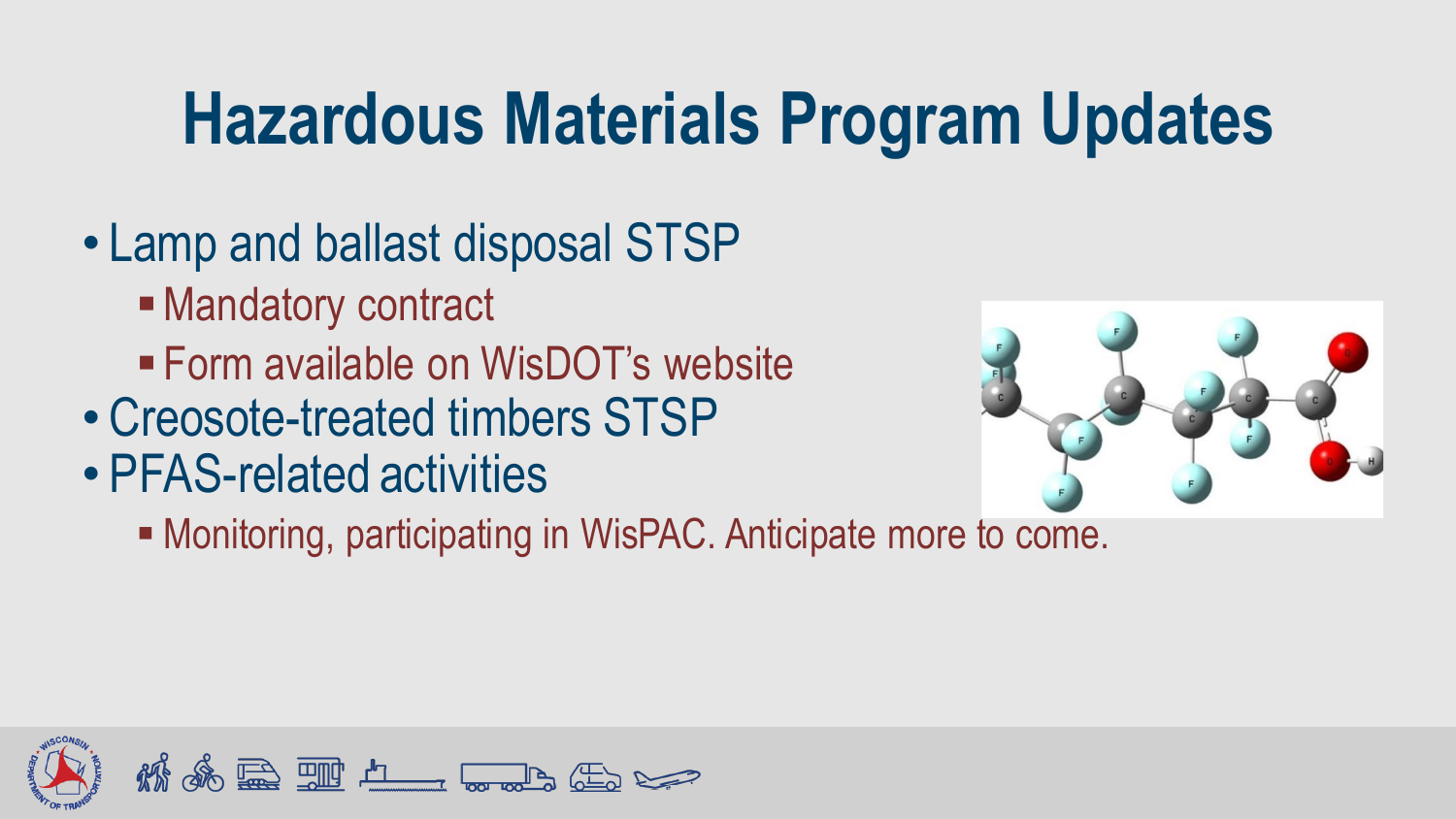### **Ecology Program Updates**

#### **Migratory Bird Treaty Act STSP – Bird Deterrents**

- Updates based on industry feedback **THANK YOU!** 
	- $\blacksquare$  Clarifications on materials lumber, attachments, netting to provide flexibility and be more in line with current practice
- Updates will be made with Jan. STSP updates (effective with May lettings)
- Interim: addressing project by project ahead of advertisement

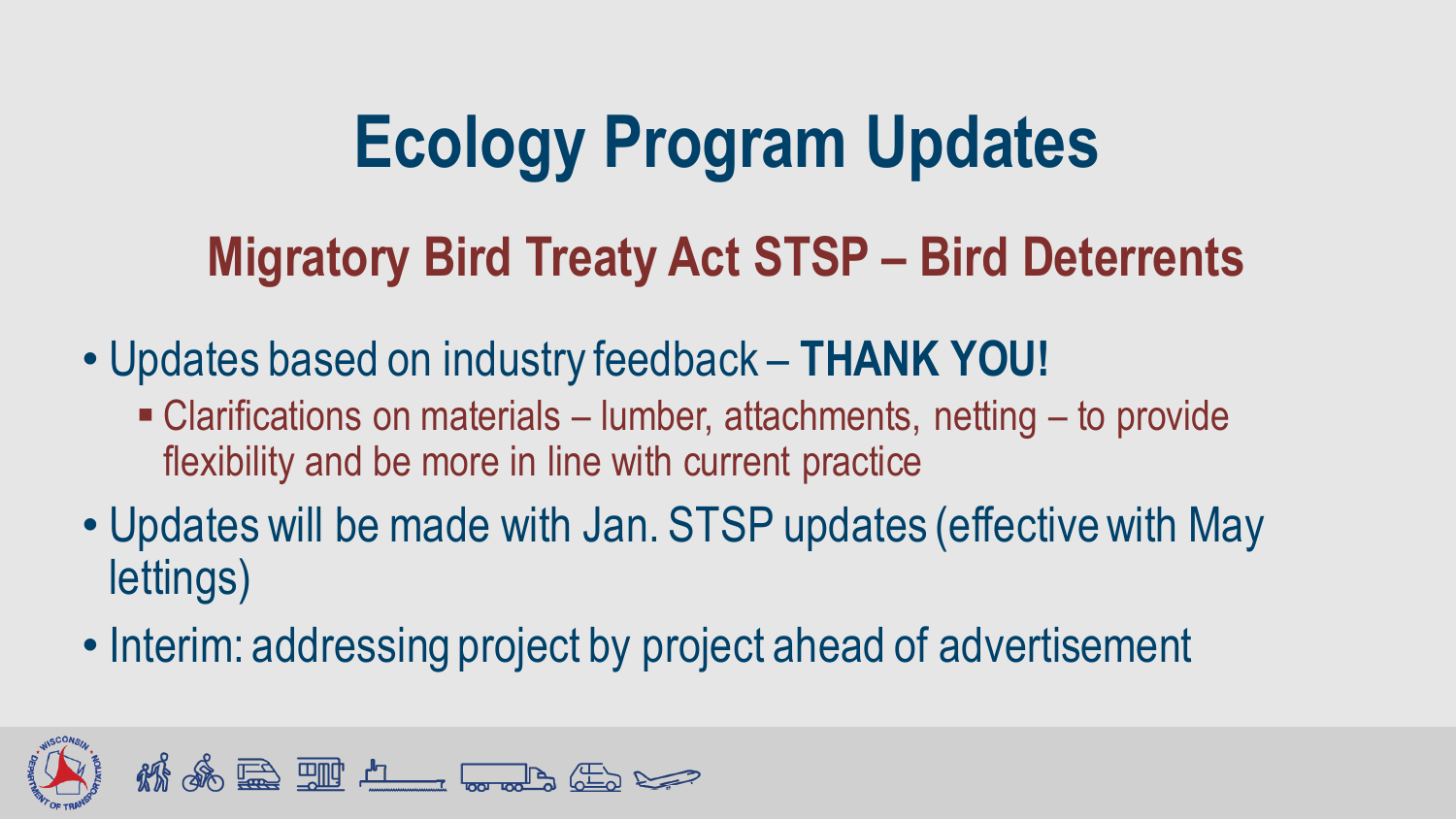### **Environmental Contacts – Central Office**

#### **Environmental Services**

| Alyssa Barrette       | <b>Section Chief</b>                              |
|-----------------------|---------------------------------------------------|
| Carolyn<br>Amegashie  | Air Quality & Environmental<br>Justice            |
| Jeremy Ashauer        | <b>Erosion &amp; Sediment Control</b><br>Engineer |
| Jennifer Gibson       | <b>Ecologist &amp; Wetland Biologist</b>          |
| <b>Hans Hallanger</b> | <b>Stormwater Quality Engineer</b>                |
| <b>Bob Pearson</b>    | Hazardous Materials, Wetland<br>Mitigation        |
| <b>Shar Te Beest</b>  | <b>Hazardous Materials</b>                        |

**Environmental Process & Documentation**

| Jay Waldschmidt        | <b>Section Chief</b>           |
|------------------------|--------------------------------|
| <b>Joel Brown</b>      | <b>NEPA Liaison</b>            |
| Lynn Cloud             | <b>Cultural Resources Team</b> |
| Mike Helmrick          | <b>NEPA Liaison</b>            |
| Jonquil Johnston       | <b>NEPA Liaison</b>            |
| Katie Kaliszewski      | <b>Cultural Resources Team</b> |
| <b>Kathie VanPrice</b> | <b>Environmental Analyst</b>   |
| <b>Fred Wisner</b>     | <b>NEPA Liaison</b>            |



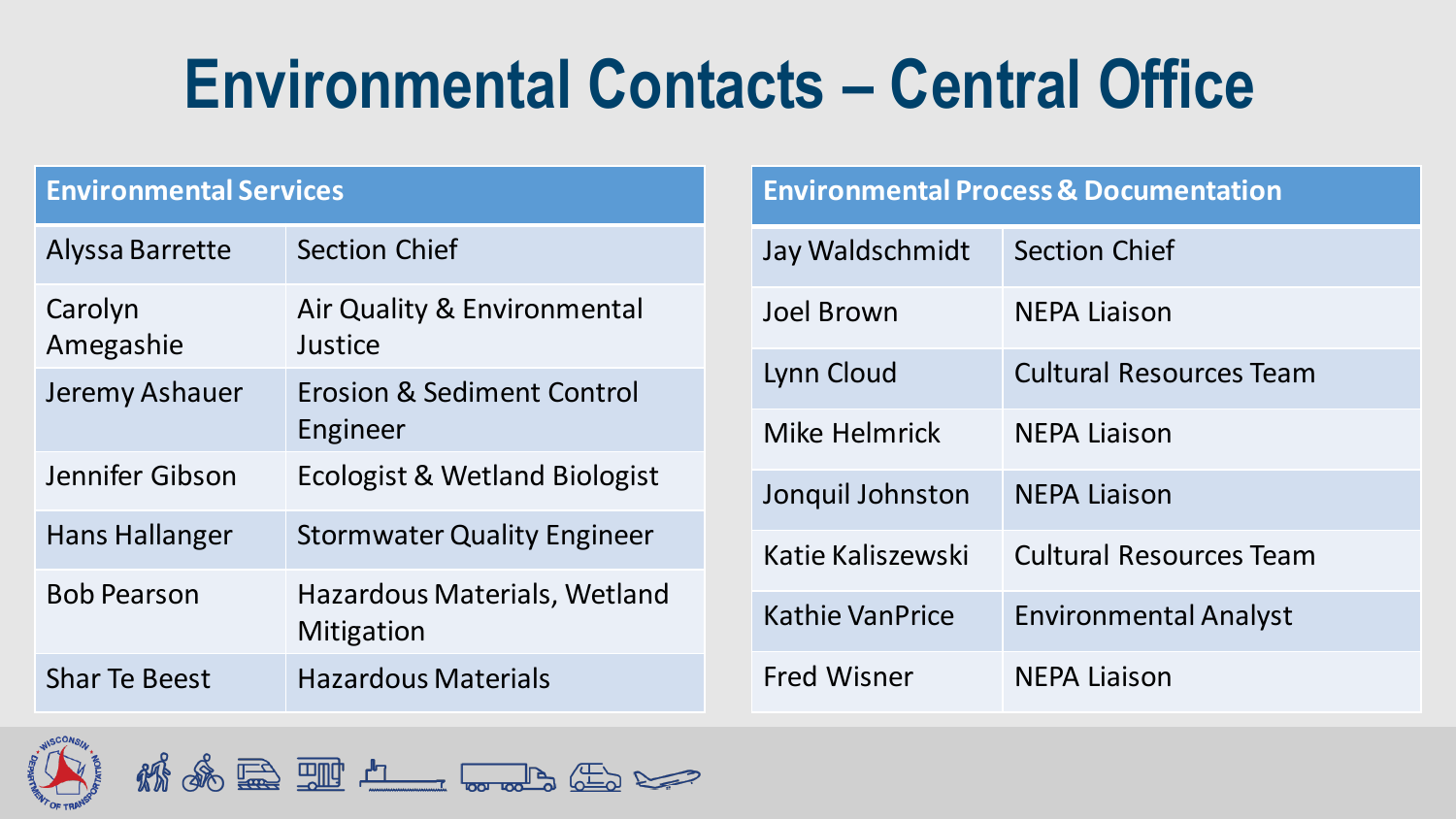